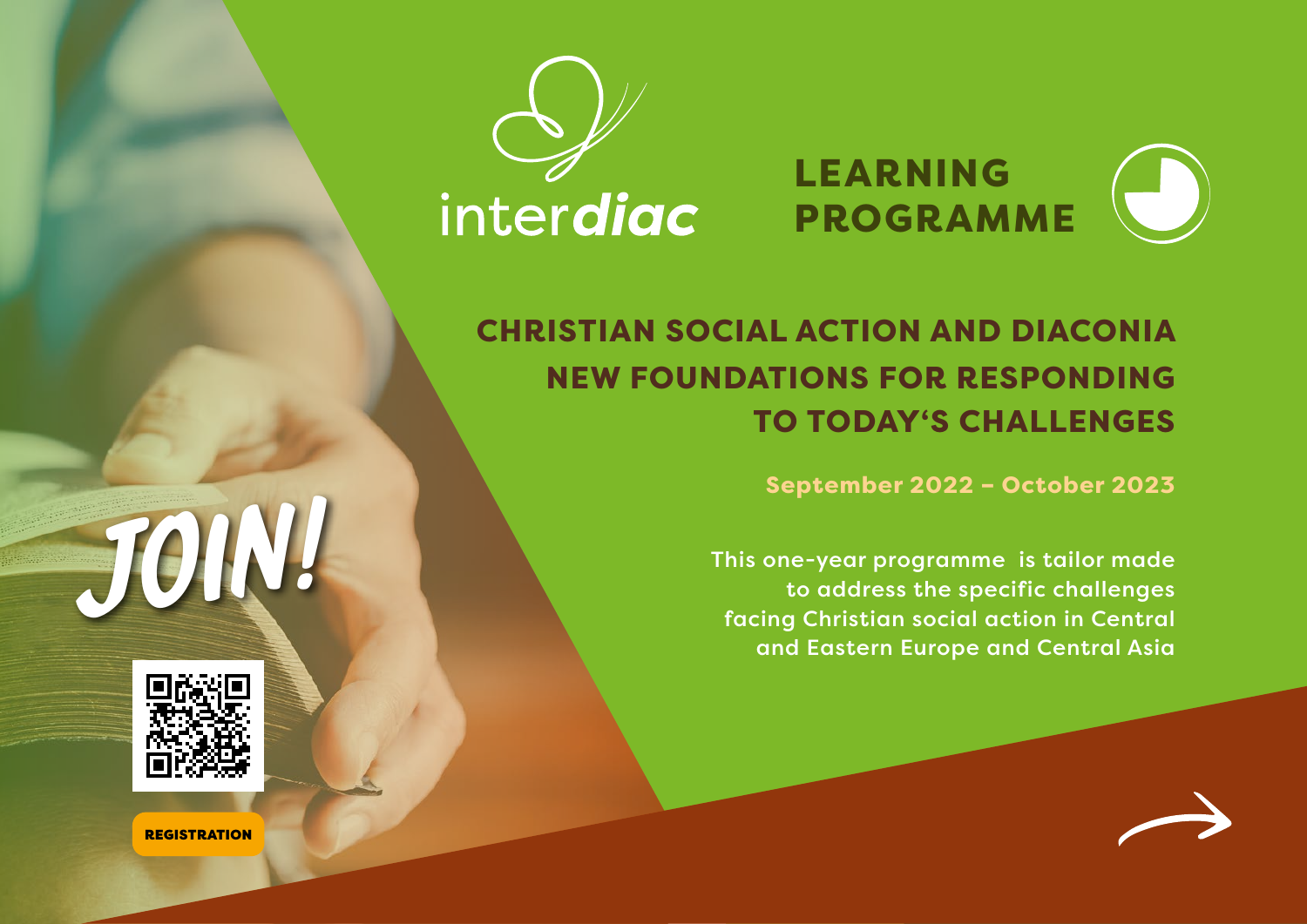# **Who is invited to join the learning programme?**

- Social and diaconal workers, pedagogical workers, pastoral and youth workers in diaconal organisations, community centres and congregations and churches.
- Volunteers and interns who want to gain new knowledge and competences, enhance their knowledge and competences or to continue studying social and diaconal work.



# **Programme aims & specific objectives**

The aim of the Programme is to support and develop social practice, building up knowledge and skills related to responding to present day realities. It is rooted in Christian values, such as respect for the 'other', dignity, social justice and an integrated spirituality and it is guided by the vision of convivial living together.

interdiac promotes participatory approaches to the work with people in their local or organisational contexts and work for social inclusion, locally and on a wider level through, for example community building and advocacy.

The Programme recognises that workers in Churches and Faith Based Organisations need to base their actions on a deeper understanding of more recent contextual and global challenges. These include growing poverty and marginalisation, as they affect different groups, such as young people, people with disabilities and elderly people.

The Programme is built on the recognition of the diversity of the social and diaconal engagement of the participants, as well as of the various national contexts which underly and shape Christian social practice in Central and Eastern Europe and Central Asia.

The learning process is based on the idea that the most effective way for a person to engage in vocational Christian social practice is when they are able to integrate their personal motivation with professional knowledge, skills and competence.